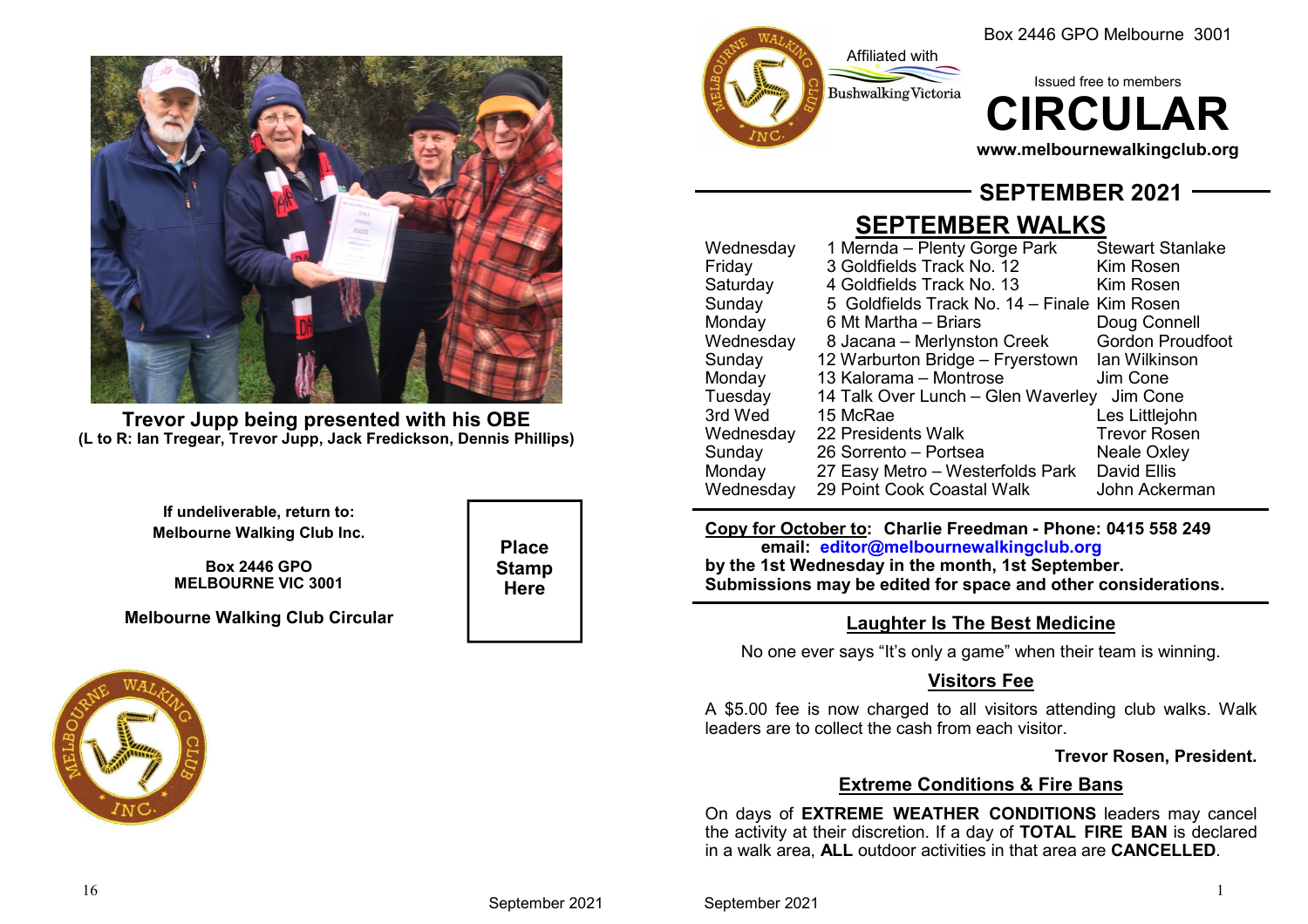### **Office Bearers 2020-2021**

Club Executive President: Trevor RosenSenior Vice President: Charlie Freedman Secretary: Michael Corrigan Treasurer: Terry Simpson Activities Officer: Jenny HoskingMembership Officer: John Rankin

 General Committee: Kim Rosen, **Richard Simpson** 

#### Sub-Committee Convenors

 Other Officers Mt Buller Lodge: David Jones Website Administrator: Charlie FreedmanWalter Briggs Hut: Kim Rosen Circular Editor: Charlie Freedman Activities Subcommittee: Jenny HoskingMarketing Subcommittee: Richard Simpson

#### Walk CoordinatorsMetro Walks: David Watkins, &

 Sunday Walks: Kim Rosen Oliver Lucas Easy Metro Walks: Gordon Proudfoot Peninsula Walks: Ron Anderson3rd Wed Walks: Graeme Barker

#### Generic email addresses to contact appropriate Club Members:

**president@melbournewalkingclub.orgsecretary@melbournewalkingclub.orgtreasurer@melbournewalkingclub.orginfo@melbournewalkingclub.orgbullerlodge@melbournewalkingclub.org activities@melbournewalkingclub.org**

 **membership@melbournewalkingclub.org editor@melbournewalkingclub.org webmaster@melbournewalkingclub.org walterbriggshut@melbournewalkingclub.org**

## **Want to Holiday in Victoria?**

### **Then visit the Club's Mt Buller Lodge in summer.**

There's lots to see and do in the Mansfield and Mt Buller area, and you don't even need skis! The following websites may be useful ...Mansfield: **www.mansfieldmtbuller.com.au/event-search**Mt Buller: **www.mtbuller.com.au/Summer/events/whats-on**

For enquiries, contact the Booking Officer, Ian Morton, on 0403 991 750.

## **Federation Walks 2021**

Where: Licola Wilderness Village. Licola is a small village on the banks of the Macalister River approx. 250km east of Melbourne.

When: Friday 12th November to Monday 15th November 2021.

How: Bookings open Monday 2nd August 2021.

More Information: **www.fedwalks.org.au**

## **Membership Register**

Note that members may request that any of their details not be published in the Club's Membership Register. Email the Membership Officer:**membership@melbournewalkingclub.org**

possible that there will be 1-3 vacancies for MWC walkers on some of the individual walks, so please contact Kim Rosen (see details above) if you are interested in walking particular sections. It is essential that you confirm with Kim that there is a vacancy prior to attending any walk. Please note that a car shuttle is needed on each of the 14 day walks.

The dates planned for the remaining sections are: GT 12 : Friday 3 September (Stay night in Bendigo GT 13 : Saturday 4 September (Stay night in Bendigo)GT 14 : Sunday 5 September, THE END!

See details for these remaining walks in this circular.

## **Bushwalking News Victoria (BNV)**

The Melbourne Walking Club is affiliated with publishes Bushwalking Victoria which **"Bushwalking News"** monthly on the Internet. The Current and past BNV's can be read on their web page:



**http://www.bushwalkingvictoria.org.au/what-we-do/publications/newsletters**

**2021/22 Subscriptions - Due 30 June 2021**

**Rates for 2021/22 are as follows:**

- **Members -- Within Victoria and aged under 80 years \$65**
	- **-- Outside Victoriaa** \$60
	- **-- Aged 80 years and over**r \$60

**Note: Life Members and those who have been members for 50 years or more are not required to pay annual subscriptions.**

**The following discounts apply: Prompt Payment: \$5 (for payment by 30 June 2021).Emailed Circular (not by post): \$10 (for 12 months).**

**Please send a cheque payable "Melbourne Walking Club Inc" to:Mr T. Simpson, 10 Ti Tree Av, Bonbeach, Vic, 3196.**

**Or**

**By bank transfer to the Club's general account:Account Name: Melbourne Walking Club Inc.BSB: 063-000, Account No: 1078 3218.Please ensure that you clearly state your name on the transfer.**

**Terry Simpson, Treasurer, MWC.**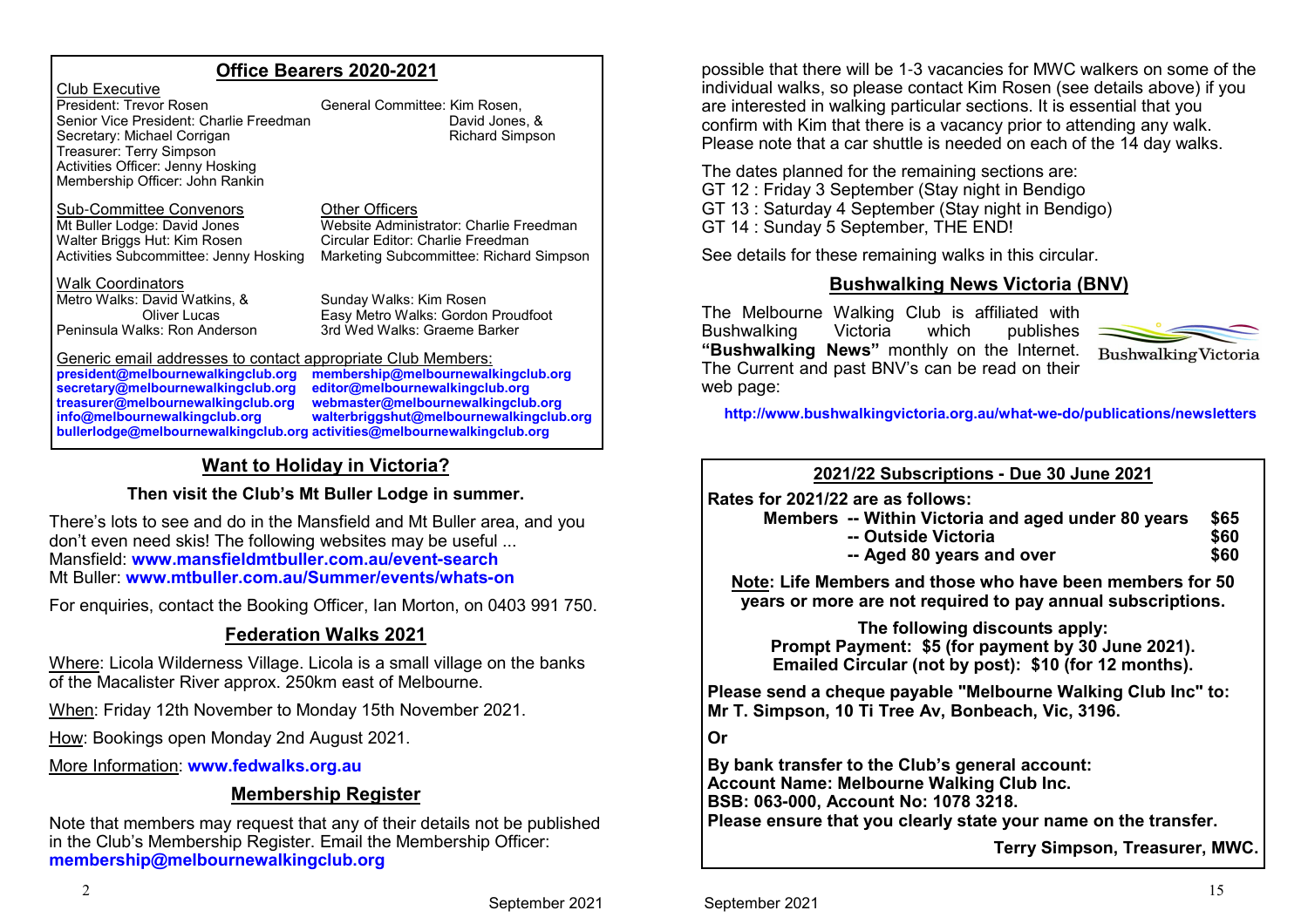It was also agreed that the venue for lunch and organiser would be changed for every alternate month; even months of the year to remain at the **Charles Dickens Tavern** and odd months at an alternate venue and organised by different members each month. The lunch venue would need to be very easily accessible by public transport, have plenty of car parking and a reasonably priced varied menu. It could be a garden centre, RSL, sporting club, cafe, in fact anywhere that meets the above criteria and is not too far from the city. We are hoping this can commence this coming September. An optional short walk prior to lunch could be included if wished.

If you know of a good venue for lunch why not organise one of these lunches for the second Tuesday of September & November 2021 or January & March 2022? If you would like to organise a lunch or have more information please contact me on **9870 3782** or **Jenny Hosking** on **0423 627 232**.

David Watkins.

## **New Members**

Five new Members have been admitted to the Club by the Executive Committee meeting over the past couple of months: Ingrid Green, Rebecca Verkes, Robbie Verkes, Noriko (Nory) Farrell and Tony Edwards. We welcome these Members to the Club and wish them many happy years of walking and participating in other Club activities.

### **The Melbourne Walker Magazine**

Long-standing members may remember *The Melbourne Walker* magazine, which was published annually by the Club from 1929 to 1991. Old copies of this magazine are being scanned and placed on the Club's website. This is an ongoing process, but copies that have been scanned so far can be viewed at:

**www.melbournewalkingclub.org/photo-gallery/the-melbourne-walker**

## **Goldfields Track: March to September 2021Fourteen One Day Walks**

Leader: Kim Rosen

 Phone: 0422 804 816 **kimtjrosen@yahoo.com**

 The Goldfields Track walk is being completed as a series of one day Sunday walks, except for the last 3 sections which will be done from a base in Bendigo (2 or 3 nights staying at a central motel).

This is a Combined Walk with The Boroondara Bushwalkers Club with a maximum of 8 members from each club walking on any one day. It's

## **Chatter Around the Hut**

*A long time ago on a mountain far, far away … our Club decided to build a hut. Way back then (a long time ago in 1929) Mt Donna Buang was the closest mountain with snow for skiing. But still far, far away by transport standards of the day, the Walter Briggs hut was built to extend our skiers' time on the mountain.*



Here in the 21st century, the mountain has moved closer to Melbourne and the snow now attracts even bigger crowds. The Subcommittee witnessed this after a recent working bee, exiting the forest we found cars parked on both sides of the summit road and snow seeking families filing up the centre with toboggans and toddlers in tow.

But there are many reasons to visit the mountain other than in winter.

On the way stop off in Warburton to visit the bakery for a coffee and a pie, and a doughnut, and a slice of cake, sausage roll, fresh salad roll etc (ok you get the idea!). Be tempted to walk beside the bubbling beginnings of the Yarra River or visit the redwood forest or explore a section of the 34 kilometre long O'Shannassy Aqueduct Trail. You can easily lose a day here before you even get to the mountain.



Your mind unwinds as you drive the gently winding road up to the summit of Mt Donna Buang. You are "light-years" from Melbourne. As the forest wraps around you the air temperature cools and so do any worries that hitched a ride with you from town. Enjoy the interesting drive and in cooler months count the many lyrebirds hopping from left and right across the road ahead.



Stop at Cement Creek to explore the Rainforest Gallery along a boardwalk suspended 17 meters above the forest floor and admire centuries old Mountain Ash and Myrtle Beech trees.

At the summit there are walking tracks to explore. Visit the rotunda to view the murals and read the history of the mountain. Climb the

 observation tower to look for the Melbourne you left behind in the west, Mt Boobyalla to the north and Mt Victoria's radio towers in the east.



Along the track to Mt Victoria not far from the summit you will easily find what remains of the "Ski Club of Victoria" hut collapsed close beside the track. Opposite and deeper in the bush you may find the lonely chimney of the "University Ski Club" hut. It's hard to spot though. Can you find it ? (Barry Revill did)

Why not come up and check it all out for yourself.

**Tony Cagney – subcommittee member.**

*Come up and visit the mountain anytime. Or if you are interested in joining us for working bee at the hut or booking an overnight stay please contact us atwalterbriggshut@melbournewalkingclub.org*



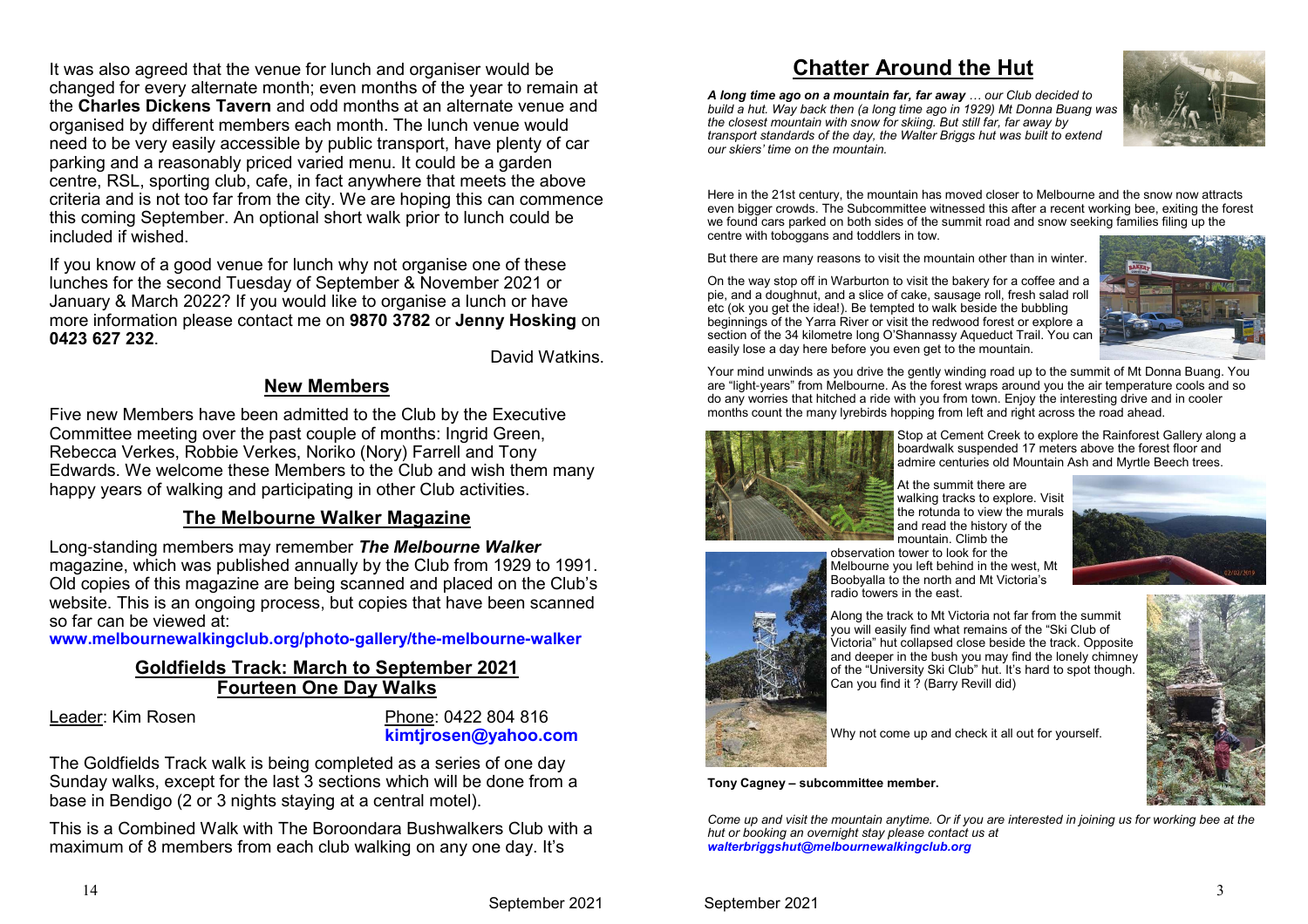# **SEPTEMBER WALKS**

## **Wednesday 1 Sep Mernda – Plenty Gorge Park**

Leader: Stewart Stanlake

 Phone: 9870 9061 0468 300 132

Rendezvous: Mernda rail station at 9:51am.

Maps: Melway 390, 183, 184 & 10.

Grading: Medium

Distance: 13km.

Transport: 8:49am train from Flinders St and arriving Mernda 9:51am.

Morning Tea: Vicinity heritage aqueduct across Plenty River within Plenty Gorge Park.

Walk Details: Mainly through the Plenty Gorge Park, travelling south from Mernda station.

Escapes: Shortly after morning tea and lunch.

### **Friday 3 Sep Goldfields Track No. 12Specimen Gully Rd to Harcourt-Sutton Grange Rd**

### **NB. You must contact the leader if you intend to come on this walk.**

This is a Combined Walk with the Boroondara Bushwalkers Club with a maximum of eight walkers from each club walking on any day. Preference will be given to those walkers who are intending to walk the whole track of 210 km on 14 separate day walks.

Leader: Kim Rosen

### Phone: 0422 804 816

Rendezvous & Morning Tea: 9.30am at the parking area near the intersection of the Coliban Channel (or Leanganook Track) and Harcourt-Sutton Grange Rd. There will be a car shuttle to the start of the walk at Specimen Gully Rd.

Maps: Melway X909 E5 & Google Maps.

Grading: Hard

Distance: 16 km.

Transport: Private car. Approx. 30 km (30 mins) south of Bendigo or 140 km north-west of Melbourne.

Walk Details: This is the 12th section of the Goldfields Track (GT). The walk starts at the intersection of the GT & Specimen Gully Rd and heads in an easterly direction, passing through a tunnel under the Calder Highway and gradually ascends the western side of Mt. Alexander. The climb to the top is rewarded with great views (if it isn't foggy!), and

### **Monday 18 Oct Drouin Town and Tree Walk**

Leader: Alex Hordijenko

Phone: 9383 3257

#### **Wednesday 20 Oct Combined with 3rd Wednesday – Frankston –Botanical Gardens – Seaford**

Leader: Les Littlejohn

Leader: Gordon Proudfoot

Phone: 5987 2215

### **3rd Wed 20 Oct Botanical Gardens – Seaford**

Leader: Jenny HoskingPhone: 0423 627 232

### **Monday 25 Oct Easy Metro – Brighton – St Kilda**

Leader: Richard BowenPhone: 9885 0438

### **Wednesday 27 Oct Oak Park – Moonee Ponds Creek – Royal Park**

Phone: 9717 0909

### **Friday-Monday 29 Oct – 1 Nov Base Undercover – Mt Hotham**

**NB. You must contact the leader if you intend to come on this walk.**

Leader: Stuart Galloway

Phone: 0421 5600

## **Forthcoming Activities**

**Friday 8th October to Monday 11th October 2021**: Mt Buller, Base Undercover with Day walks (grading: medium). Three nights at the Club's lodge. Email leader(s) if you are interested ASAP. Accommodation: \$40 per night for Members and \$50 per night for Visitors. **Leaders: Alexia Morgan on 0481 616 797 or email alexiamorgan04@gmail.com and Jenny Hosking on 0423 627 232 or email jenniferlhosking@gmail.com.**

The Mt Hotham base undercover trip is now not happening due to reluctance of people committing to extended travel at present.

## **Tuesday Social Lunches**

For some years Barry Revill has organised a **Talk Over Lunch** social get together at the **Charles Dickens Tavern Bistro** every month on the second Tuesday with limited attendance. The club survey indicated that a good proportion of the membership are still interested in a club social event.

At the recent meeting of the activities sub-committee it was agreed that these lunches should be classed as an activity and be listed as such in the monthly circular.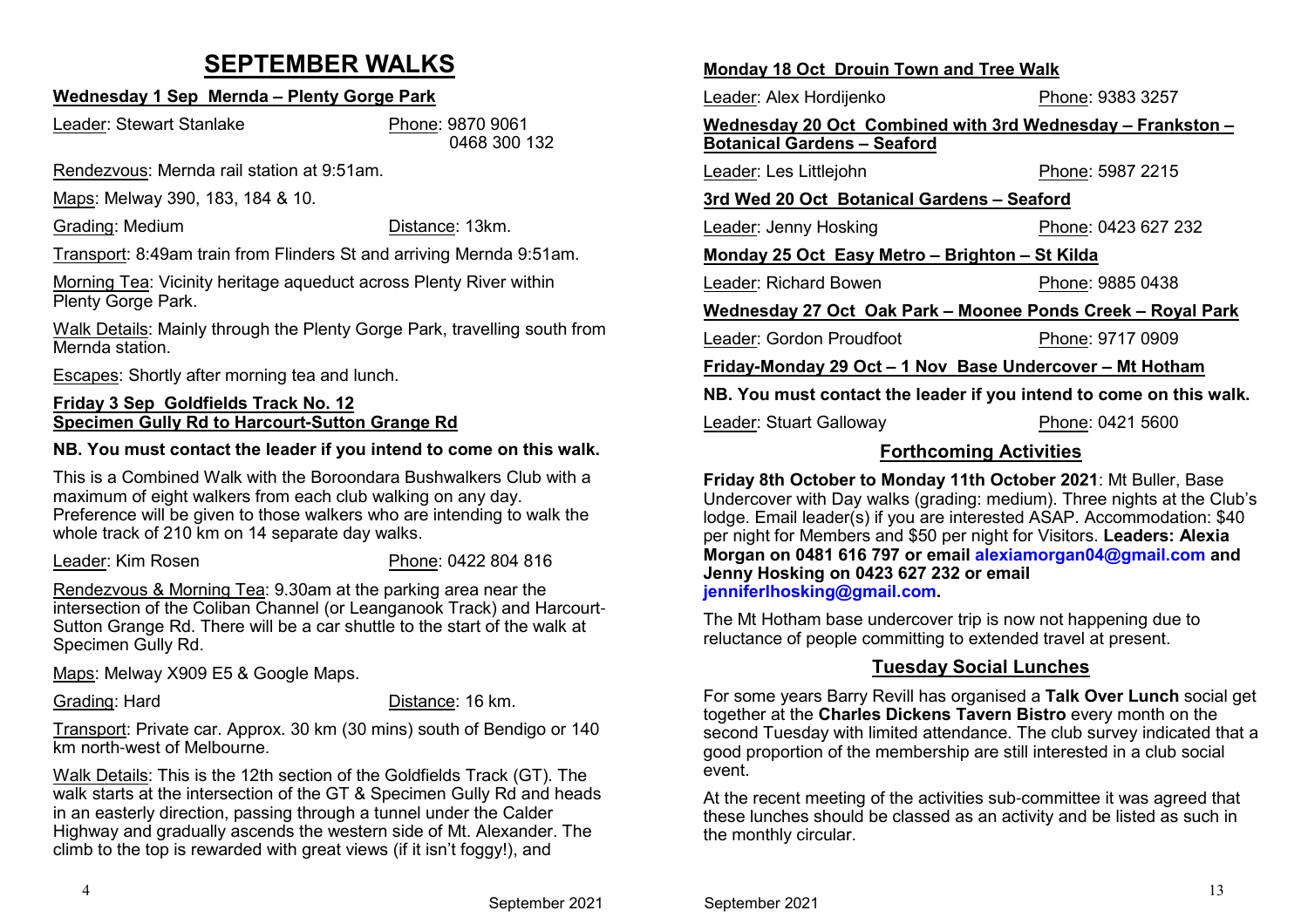pleasant in good weather. Estimated time of finish is 2:30pm. Bus departs at 2:40pm.

# **OCTOBER PROGRAM**

### **Sunday 3 Oct Mt Donna Buang – Ben Cairn**

**NB. You must contact the leader if you intend to come on this walk.**

Leader: Trevor RosenPhone: 0412 136 124

### **Monday 4 Oct Tootgarook Wetlands**

Leader: Ian Bell

Phone: 5982 1727

Rendezvous & Morning Tea: 9:45am at Melway 170 A1, Pt Nepean Road, opposite Boneo Road on the foreshore.

Maps: Melway 169 & 170 Grading: Easy Distance: 12 km.

Transport: Private car.

Description: No Covid, no fires, no floods, no cyclones, no hills. Starting on Rosebud Foreshore, through laneways and parks to Tootgarook Wetlands, Truemans Road Reserve and Quinns Park via Toot Village to the foreshore and return.

### **Wednesday 6 Oct Hurstbridge – Flat Rock – Wattle Glen**

Leader: John Rankin

Phone: 0408 373 148

## **Friday–Monday 8–11 Oct Base Undercover – Mt Buller**

### **NB. You must contact the leader if you intend to come on this walk.**

Leaders: Jenny HoskingPhone: 0423 627 232<br>0481 616 797 Alexia Morgan

### **Tuesday 12 Oct Social Lunch – Charles Dickens Tavern**

Leader: Barry Revill

Phone: 9555 1114

### Wednesday 13 Oct Kew - Box Hill

Leader: Keith Tupper

Phone: 9457 2595

## **Sunday 17 Oct Trentham – Radio Springs**

## **NB. You must contact the leader if you intend to come on this walk.**

Leader: Terry Simpson

Phone: 0400 037 291

amazing granite rock formations. The track descends the eastern side of the mountain, meeting up with the Coliban Channel for the first time.

Afternoon Tea: To be decided.

### **Saturday 4 Sep Goldfields Track No. 13Harcourt-Sutton Grange Rd to Hunts Gap Rd**

### **NB. You must contact the leader if you intend to come on this walk.**

This is a Combined Walk with the Boroondara Bushwalkers Club with a maximum of eight walkers from each club walking on any day. Preference will be given to those walkers who are intending to walk the whole track of 210 km on 14 separate day walks.

Leader: Kim Rosen

Phone: 0422 804 816

Rendezvous: 9.30am at the end of Hunts Gap Road near the Coliban Channel. There will be a car shuttle from here to the start of the walk at the Harcourt-Sutton Grange Road intersection with the Coliban Channel.

Morning Tea: At start of walk.

Maps: Melway X909 E5&4 & Google Maps.

Grading: Medium

Distance: 15 km.

Transport: Private car. From Bendigo, 15 km (16 min) south.

Walk Details: This section follows the amazing Coliban Channel as it heads towards Bendigo. There are tunnels, water dissipators and other impressive engineering features.

Afternoon Tea: To be decided.

### **Sunday 5 Sep Goldfields Track No. 14 – FinaleHunts Gap Rd to Bendigo Station**

### **NB. You must contact the leader if you intend to come on this walk.**

This is a Combined Walk with the Boroondara Bushwalkers Club with a maximum of eight walkers from each club walking on any day. Preference will be given to those walkers who are intending to walk the whole track of 210 km on 14 separate day walks.

Leader: Kim Rosen

Phone: 0422 804 816

Rendezvous: 9am at Bendigo City Centre Motel. Car shuttle to start of walk at Hunts Gap Rd.

Morning Tea: At start of walk.

Maps: Melway X909 E3&4 & Google Maps.

12

September 2021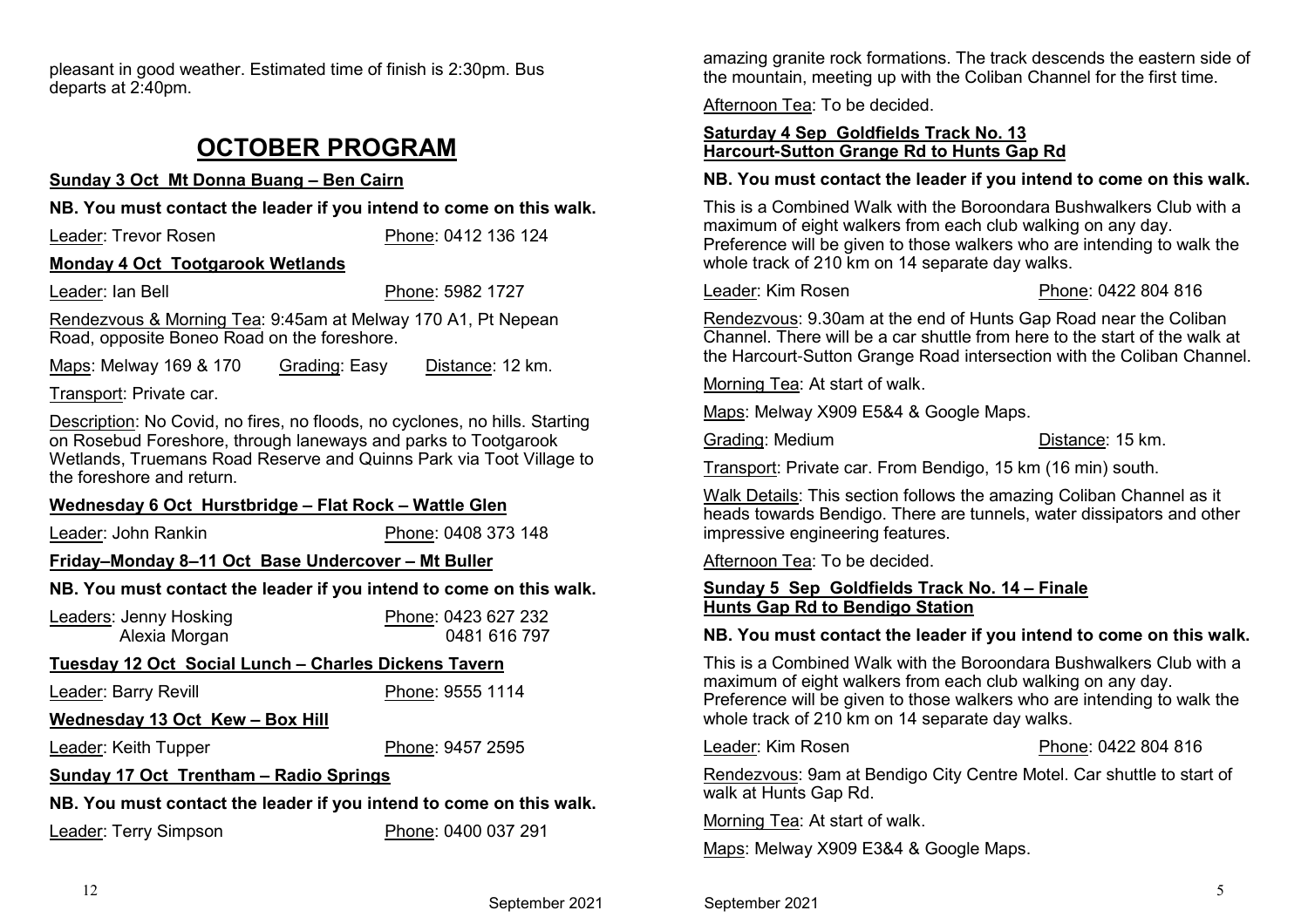### Grading: Medium

Distance: 15 km.

Transport: Private car. From Bendigo, 15 km (16 min) south.

Walk Details: This walk continues to follow the Coliban Channel towards the Sandhurst Reservoir in Bendigo and then through the old mining area of Diamond Hill. The track also takes us through the Salomon Gully Flora Reserve which should be at its Spring best. Our Goldfields Track adventure ends at the impressive Bendigo Station.

Afternoon Tea: To be decided.

### **Monday 6 Sep Mt Martha – Briars**

Leader: Doug ConnellPhone: 0419 527 653

Rendezvous & Morning Tea: 9:45am, Melway 144 J11, Mirang Av.

Maps: Melway 144 & 145 Grading: Medium Distance: 12 km.

Transport: Private car.

Walk Details: Park at the end of Mirang Av. off Watson Rd. We will make our way up to Nepean Hwy, and into the Briars Park and on to the Homestead, from there we take the Briars circuit walk and back to the cars along the Balcombe creek boardwalk. Except for the Board walk most of it is hilly.

### **Wednesday 8 Sep Jacana – Merlynston Creek – Jacana**

Leader: Gordon Proudfoot Phone: 9717 09090405 083 074

Rendezvous: Jacana Station at 9.15 am.

Morning Tea: At Jack Roper Reserve (Melway 7 B10). Toilets, shelter and seating in rotunda.

Maps: Melway 6 & 7 Grading: Easy Distance: 15.5km.

Transport: 8.38am Craigieburn train from Flinders Street, arriving Jacana at 9.09. Return trains from Jacana station to city on 20-minute service. (Note: walk can be shortened at Coolaroo station (about 7km) or Broadmeadows station.) There are numerous bus stops along the walk for escapes.

Walk Details: Mainly through attractive streets and parks.

Lunch: Lunch will be at John Ilhan Reserve (Melway 6 G3). Shelter and seating but no toilets available.

Escapes: Point King Road, Shelley Beach Access Path.

### **Monday 27 Sep Easy Metro – Westerfolds Ramble**

Leader: David Ellis

Phone: 0402 392 786

Rendezvous: 9.20 am at Box Hill Railway Station, Bus Terminal #5.

Morning Tea: 10.10 am at Westerfolds Park Picnic area, Porter Street entrance, Melway 33 E3.

Lunch: 12.00 am at same location, Westerfolds Park Picnic area, Melway 33 E3.

Maps: Melway 21 & 33

Distance: 9 km.

Grading: Easy with two short pinches.

Transport: 8.36 am Blackburn train ex Flinders Street, arrives Box Hill 9.12 am, then the 9.45 Bus #293 to Porter Street arriving at 10.10 am via Doncaster Shopping town. Return via various buses from Miniature Railway at Main Street, Eltham, Melway 21 H10.

Walk Details: a.m 5 km loop via Odyssey House / Swing Bridge returning via interesting side street back to Porter St Entrance.

p.m Walk through Westerfolds Park to Fitzsimons Lane or Eltham Miniature Railway.

### **Wednesday 29 Sep Point Cook Coastal Walk**

Leader: John AckermanPhone: 9337 1164

## **flightpath123@outlook.com**

Rendezvous: Williams Landing Railway Station.

Map: Melway 208 Grading: Easy Distance: 10.8 km.

Transport: 8:47 or 9:07am Flinders Street to Werribee train alighting at Williams Landing Station. Take care not to catch a Werribee Express that will not stop at WLS. These trains arrive at Footscray at 8:59 and 9:19 respectively. Arrival at Williams Landing at 9:27 and 9:47. We will board the 497 Saltwater Estate Bus at 10:05am.

Travel By Car: Park at Point Cook Reserve (Melway 208 A10) at 10:25. Return to the vehicle by boarding the 497 at the end of the walk.

Morning Tea: At Point Cook Reserve at 10:30am.

Lunch: Homestead Park at 1:00pm.

Walk Details: Surfaced road for part of the way. Hugs the coast and very

6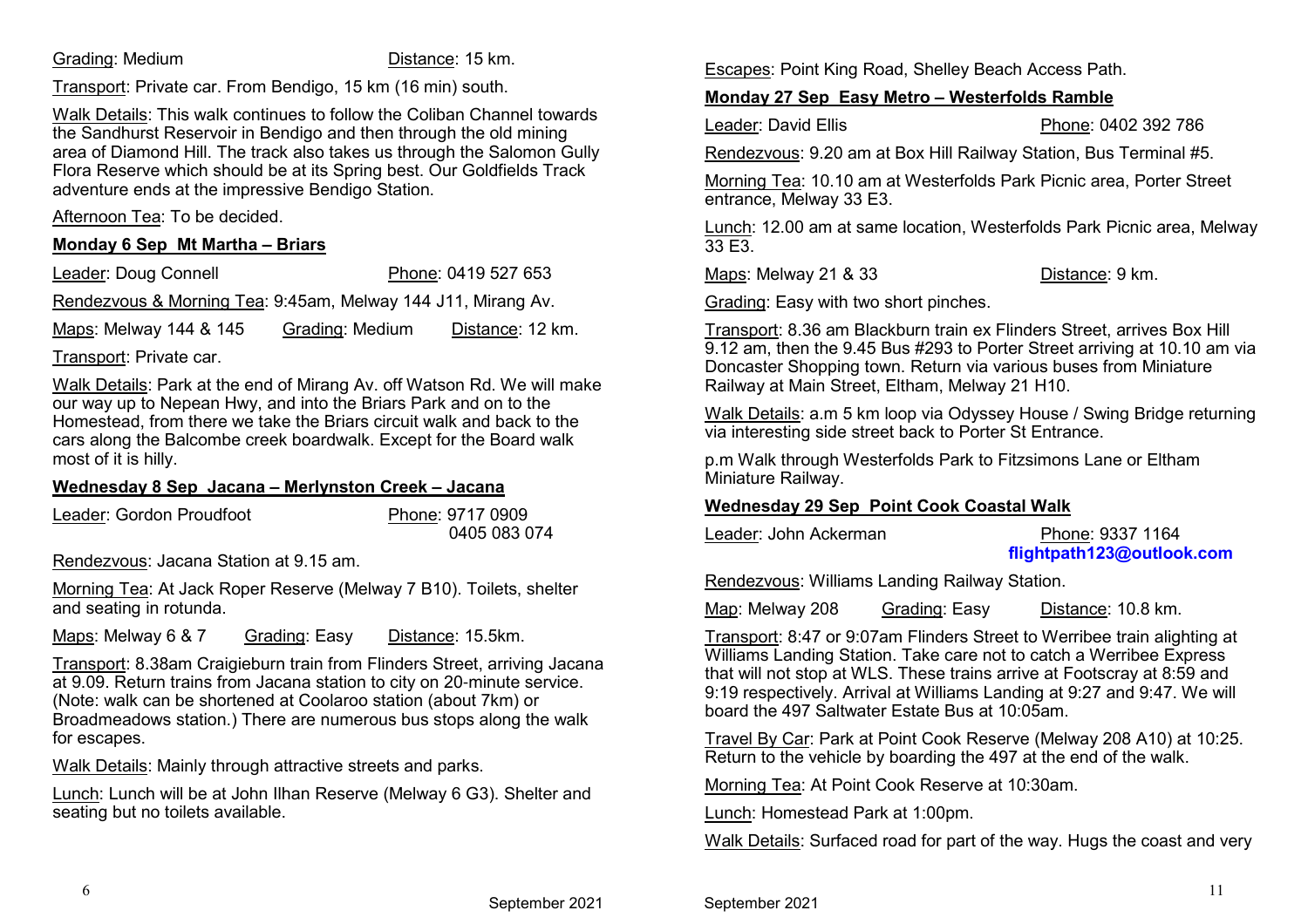Second Avenue. You can use your Myki card on the bus. We will then walk back along the coastal path next to the beach past Indented Head and back to Port Arlington. This walk is approximately 10 km. and is flat and easy with beautiful views across the bay. There are toilets along the way. Bring your own lunch and we will stop in a park on the way. Depending on the time, when we arrive back at Port Arlington we can have afternoon tea at a café near the pier before catching the 3.45pm ferry back to Docklands.

An alternative shorter walk will also be available which will be led by David Watkins heading in a westerly direction from the pier around the foreshore of Port Arlington (the "Ramblers Walk").

For those who do not wish to do either of these walks there are shops, cafes and parks in Port Arlington.

Escapes: If anyone does not wish to catch the 3.45pm return ferry to Docklands, buses depart for Geelong Station (Route 60) at the stop at the corner of Harding and Newcombe Streets, in the centre of Port Arlington at 11.32am 12.14, 12.53, 1.37, 2.16 & 4.23pm. Trains from Geelong to Southern Cross depart at 12.32pm and then every 20 mins.

Grading: Easy

Distance: 10 km approx.

Morning Tea: Bring your own to have before we catch the 11.20am bus to St Leonards.

Lunch: Bring your own to have on the walk.

### **Sunday 26 Sep Millionaire's Walk: Sorrento – Portsea**

### **NB. You must contact the leader if you intend to come on this walk.**

Leader: Neale OxleyPhone: 0407 525 966

Rendezvous: Rotunda, Sorrento Front Beach, Melway 157 B7, 9:30am.

Grading: MediumDistance: 10 km.

Transport: Private car. There is free parking until 1st November in the car park west of the Sorrento Pier or on Point Nepean Road.

Morning Tea: 9:30am at the Rotunda. Lunch in Portsea Park.

Walk Details: This is a clifftop and beach walk past Sorrento Railway Station, Sorrento Park and the remains of Fort Franklin. Sand accretion at Point McArthur in recent years has made it possible to walk from Point King to Portsea (through 1.8 km of soft sand). There are some steep stairs from beach to clifftop and vice versa. Return to Sorrento via Point Nepean Rd footpath. Toilets at Sorrento and Portsea.

## **Sunday 12 Sep Warburton Bridge Loop (Castlemaine Diggings Park)**

**NB. You must contact the leader if you intend to come on this walk.**

Leader: Ian Wilkinson

 Phone: 0438 419 375 **ianwilko59@gmail.com**

 Rendezvous: 9:30 am at Warburton Bridge Camp Ground, Glen Luce, which is off the Drummond-Vaughan Rd, five minutes from Fryerstown. There are picnic tables and toilets at the campground.

Distance: Approximately 9.5 km

Grading: Easy-medium.

Walk Details: This walk is mostly on comfortable 4WD tracks with a couple of steep incline sections. We will leave the Warburton Bridge campground on the Loddon River via the Bridge Track, then south on Smuttas Track, east along Salters and Columbine Creeks and north up Hunters Track before cutting back to Smuttas Track for the return journey. **So we can provide after-walk refreshments, please let Ian know by the end of Friday September 10 if you will be attending**.

## **Monday 13 Sep Kalorama – Doongalla – Montrose**

Leader: Jim Cone

Phone: 9560 8175

Rendezvous: Croydon Bus Stand 688, south side of Croydon Station at 8.37am. Bus departs at 9.10am.

Maps: Melway 52 & 66 Grading: Medium Distance: 11.2km.

Transport: 7.55am train from Flinders Street arriving at Croydon at 8.37am. Return from Montrose Town Centre (Melway 52 D7), bus 688.

Morning Tea: At Doongalla Forest Reserve adjoining Ridge Road. Limited tree shelter.

Walk Details: A very attractive walk through well formed tracks in Dandenong Ranges National Park. Some hills but no real challenges. Walking poles may be helpful on downhill tracks. Lunch at Doongalla Homestead site.

Notes: There are no escapes. Toilets at Rail Station and at lunch, otherwise bushes.

### **Tuesday 14 Sep Talk Over Lunch: Glen Waverley – Brandon Park**

Contact: Jim Cone

Phone: 9560 8175

Rendezvous: 10.00am at Glen Waverley Station. Leader will meet this train.